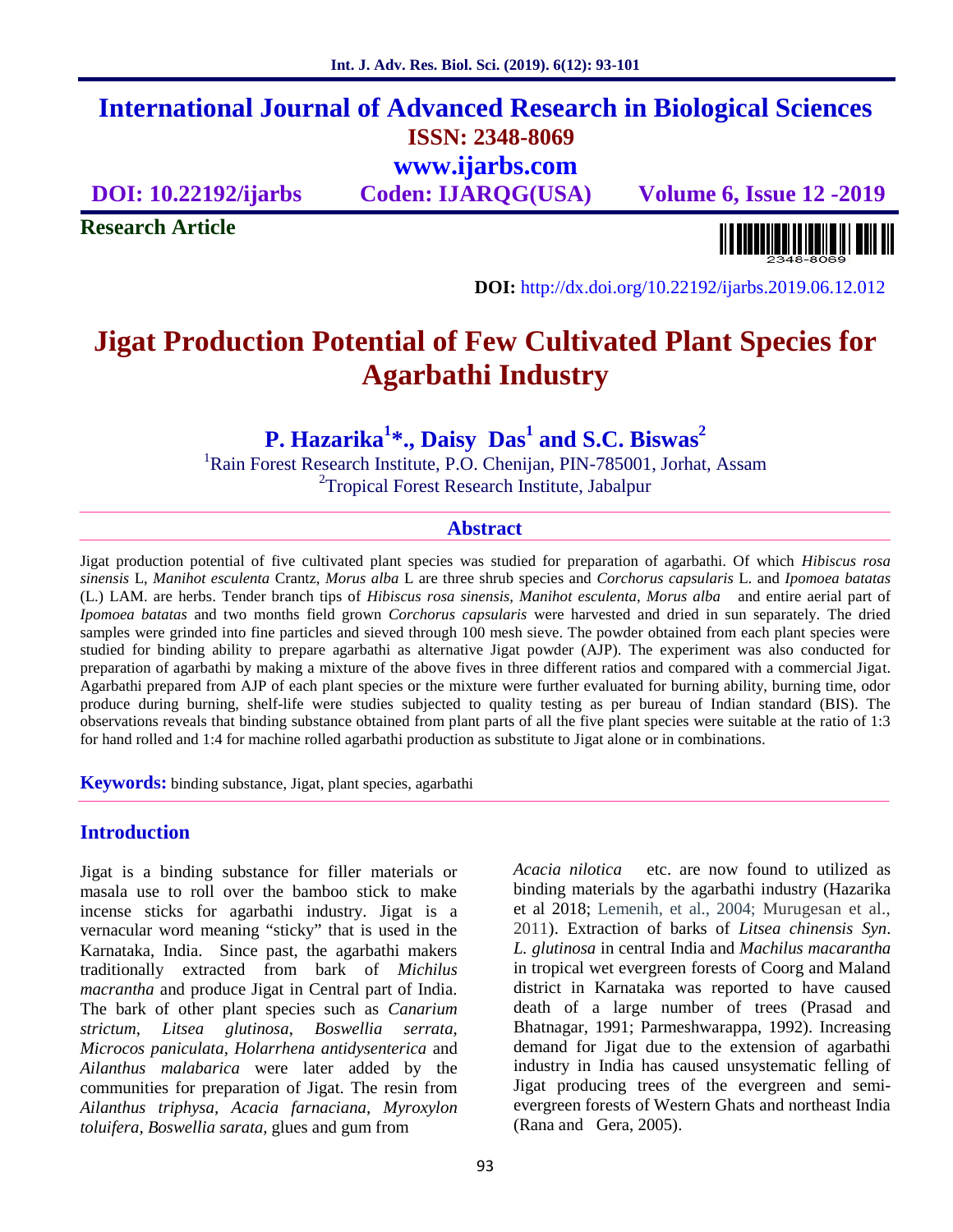The agarbathi industry of India has been in search of substitute to Jigat powder or binding agent with unique burning properties. Presently, the industries have to import more than 50 percent of Jigat namely Joss powder or its raw materials from Malyasia, Vietnum and Thailand (Hazarika et al, 2018). Apart from this, Indian agarbathi industry is importing round bamboo sticks and raw agarbathis (without perfume) worth nearly `800 crore per year (Vishnoi, 2019).

Very scanty scientific works has so far been done to promote incense sticks industry at regional or national level. Consequently, there is a need of scientific investigation to explore more plant species that are suitable for production of binder material as substitute to Jigat for agarbathi industry of India. It will not only reduce threat on Jigat producing plant species but also could reduce capital flow and open up more livelihoods to the farmers. The flora Northeast India is rich in biodiversity and remained unexplored for natural plant based substitute to Jigat for agarbathi. Keeping in view of the above this work was taken up to screen the potential plant species for suitable substitute of Jigat for incense sticks industries of India and abroad. Therefore, five cultivated plant species of the region having mucilage properties in their leaves were investigated for their potential to utilize as substitute to Jigat for this purpose. Onggok starch powder is made in Vietnam from residual starch of the roots of *Manihot esculenta* (tapioca) and used for making agarbathi and mosquito coils. Similarly, tubers of *Ipomoea batatas* (sweet potato) also rich source of starch and both the plant species are being cultivated for food as well as biodiesel/ ethanol production (Putri, et al., 2012; Ikwebe & Harvey, 2017). However, the above ground parts like tender tips and leaves of tapioca and sweet potato also possess mucilage and are not being explored. It also reported that leaves of *Hibiscus rosa sinensis* contain mucilage (Anjaria et al., 2002; Ross, 1999). Moreover, plant species like *Morus alba* and *Corchorus capsularis* were reported to have the mucilage in tender shoots and leaves (Katayama et al., 2008; Olivier et al, 2017). The objective of this work is to evaluate potentiality of leaves, young shoots and above ground part of these plant species for production of substitute to Jigat for quality agarbathi.

## **Materials and Methods**

The young shoots of *Hibiscus rosa sinensis*, *Manihot esculenta*, *Morus alba*, *Corchorus capsularis* and above ground part of *Ipomoea batatas* were collected

and sopped into small sized. These samples were dried in Hot Air Oven at  $60^{\circ}$ C or in sun for until it loss almost 80% moistures. In sunny days the plant materials may be dried in sun. For rapid drying plant samples may be dried in roofing sheet made of tin. Drying of samples up to 80% of their moisture content retains the required properties of the samples as they possess in raw forms. The dried samples were grinded to the finest particles using grinder. The grinded samples were sieved finally through 100 μm sieve. The samples were then stored in air tight containers to avoid damage or any fungal attack and were used as alternative Jigat powders (AJPs).

These powdered forms of samples or AJPs obtained from each of the 5 plant species alone or in combinations were investigated for their binding efficacy mixing with filler materials in different ratios and combinations to prepare 'masala' for making agarbathi.

The agarbathi 'masala' which is a mixture of alternative Jigat powder  $(AJP)$ , charcoal & the saw dust was prepared separately for each of the five plant species. Moreover, a combination 1:1 mixture of all the five AJPs was also tested. Charcoal and saw dusts are known as filer materials. Charcoal powder was prepared from *Bamboo* spp. The saw dusts used for the experiment were obtained from sawmill. Both charcoal and saw dusts were oven dried at  $70^{\circ}$ C for 6 hrs before grinding. Then grinded and finely sieved through 100 mesh sieve. The charcoal and saw dust were mixed in 1:1, 1:2 and 1:3 ratios to get different filler materials. The experiment was conducted with masala prepared in different ratio of alternative Jigat powder (AJP) and filler materials for hand rolled and machine agarbathi such as 1:2, 1:3 and 1:4. Adequate amount of water was added to get the paste of Thereafter, coating of 'masala' on the bamboo stick was done by rolling over a small amount of the paste of 'masala' with the help of palm which in turn got adhered on the surface of the bamboo stick uniformly for hand rolled agarbathi. Agarbathi was also prepared using agarbathi machine of the same combinations shown in figure 2. The 8 inches long of bamboo sticks were used to prepare agarbathi. Of which, the length of 6.5 inches was covered by the filler material. A commercial Jigat was used as control for comparing the efficacy of the AJPs obtained from experimental plant species. Agarbathis thus prepared were sun dried for 2 days or to be kept in hot air oven at 60º C for 3 hours for drying the incense sticks. For this also hot air oven is preferred as naturally dried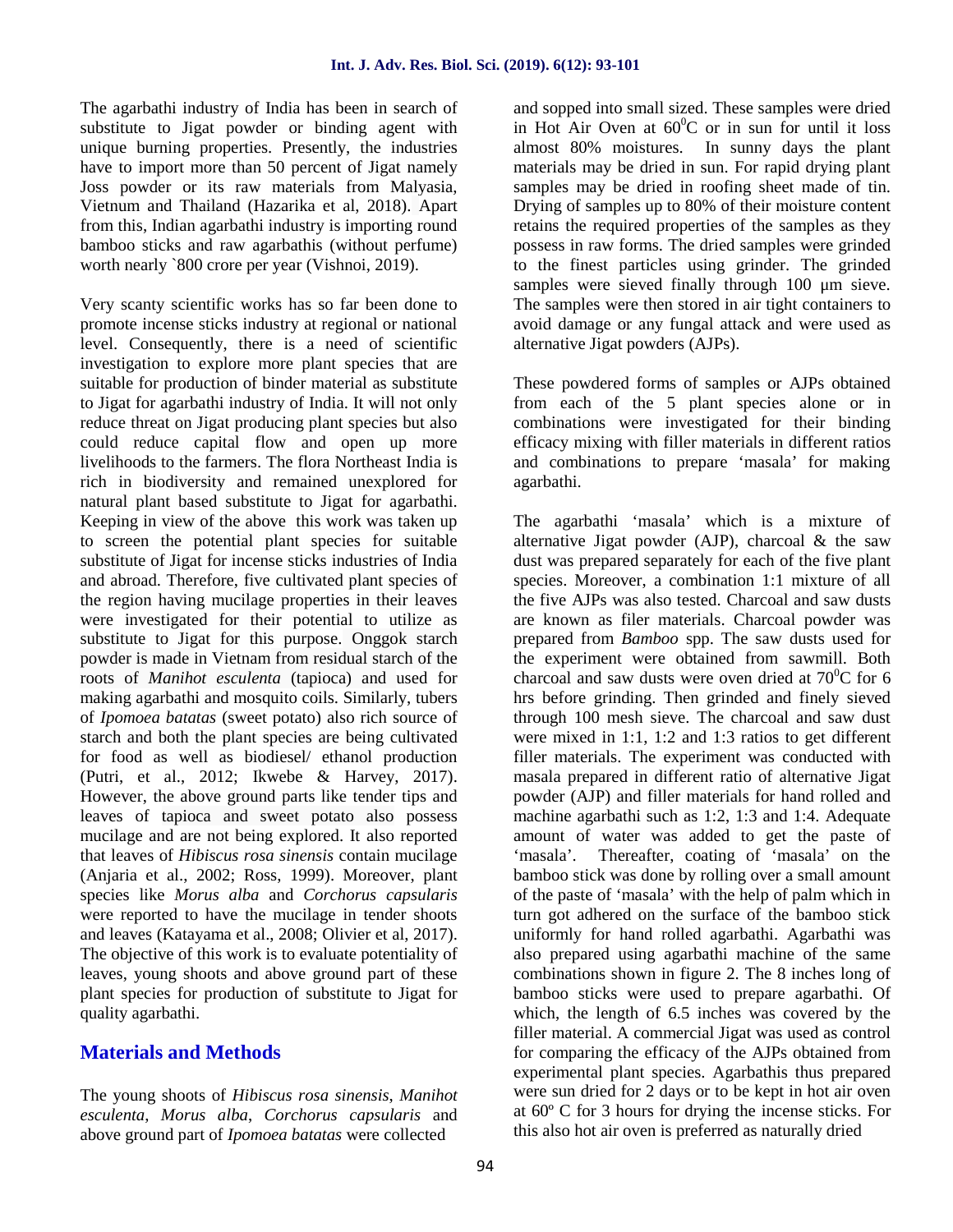sticks seem to be fungal affected. The dried incense sticks were treated subsequently with aromatic patchouli oil and kept for an hour or two to dry in

shade condition. A schematic representation of the entire process involve in making of agarbathi is given in figure-1.



**Fig- 1** Diagrammatic sketch of entire process involves in preparation of agarbathi

After that the agarbathi were packeted and kept to observe for its adhesiveness & shelf life. Storing and throwing were also done to determine stickiness and suitability of agarbathi for transportation. During the experiments observations such as stickiness of AJPs while prepared agarbathi masala with different ratio to determined optimum ratio, burning ability and continual burning of prepared agarbathi, length of burning time, quantity of aroma/scanted liquid absorbed and odor produces while burning were made. The optimum ratio of alternative Jigat powders (AJPs) obtained from each plant species was determined based on ocular observations such as binding ability of AJP, texture of agarbathi, braking and cracking while drying, throwing and during storage. The burning ability and continual burning of prepared agarbathi, length of burning time were determined by continuous observation during conduct of burning tests. A stopwatch was used to determined time of burning. Agarbattis of equal length and weight were taken to conduct these experiments. Fragrance or aromatic liquid absorbed by such agarbathi sticks for unit time was also recorded. For this *Pogostemon cabline* (patchouli) oil was used. A sensory evaluation on odor produced at the time of burning before and after application of fragrance was conducted for getting scores for agarbathi produced from each AJPs. The average score of 5 persons were recorded on 1-10 point range table to determine the odor quality of agarbathi due to AJP.

#### **Results and Discussion**

The photographs of the plant species from which the samples were collected to evaluate suitability for preparation of alternative Jigat powder are presented

in the fig. 2. While conduction the experiment for evaluation of suitability of AJP of each plant species, it was observed that up to 1:3 ratio (AJP: filler) can be mixed to get suitable agarbathi masala for hand rolled agarbathi. Agarbathi thus prepared are shown in the fig 3. Similarly, it was also observed that efficacy of AJPs can be increased up to the dilution of 1:4(AJP: filler) ratio for making masala in term of smooth and unbroken quality agarbathi by using agarbathi machine (Table 1). Beyond these two dilutions of AJP and filler, the agarbathi binding capacity of the AJPs was observed to reduce and texture and smoothness also found to detoriat. Consequently the agarbathis thus produced higher than 1:3 for hand rolled and 1:4 in case of machine making were found unsuitable as they were also partially broken during storage and transportation. Scores of sensory test such as odor produced at the time of burning the agarbathis before and after application of fragrance were presented in table 1. It was observed that sensory score of agarbathi produced with AJP of plant species i.e. *Morus alba*, *Ipomoea batatas and Manihot esculenta* were equally good to the odor produced by the agarbathi made using commercial Jigat. However, sensory average score of odor produced from agarbathi made from AJP of *Hibiscus rosa sinensis* was only 7 out of 10. The sensory score for agarbathis made AJP of *Corchorus capsularis* was 9 out of 10. Most importantly, the composite AJP obtained by mixing 1:1 ratio of five plant species AJPs was recorded as good as the commercial Jigat in all respect. As such odor produce by the AJP of *Hibiscus rosa sinensis* can be rectified and may be a substitute for this combination. It was observed that the quantity of aromatic liquid absorbed by the agarbathi made from different AJPs varied and depended on weight of the agarbathi and ratio of filler use. It was observed that quantity of absorption of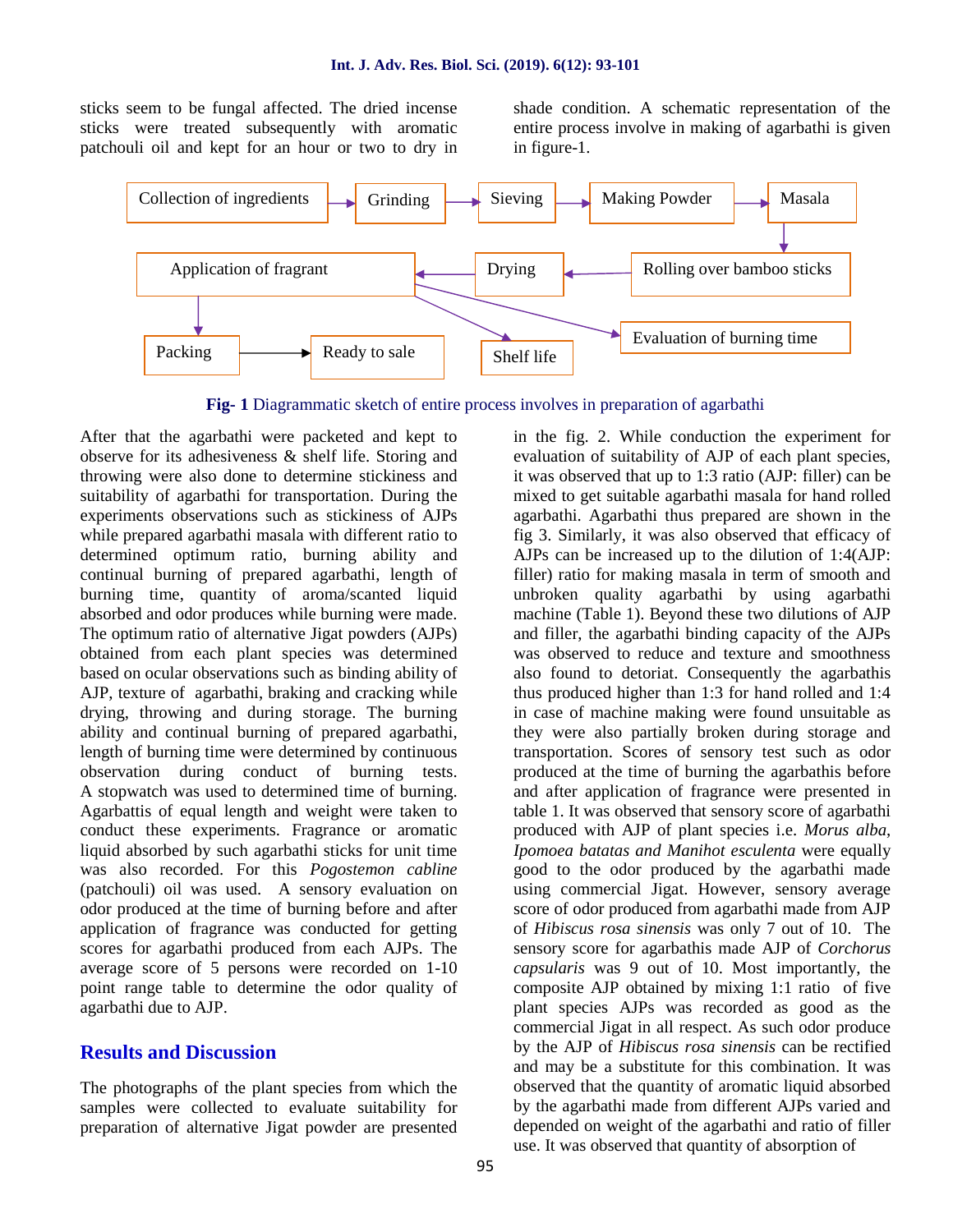fragrance liquid increased with the increase of filler quantity for hand rolled agarbathi. However, the factor was inversely proportional in case of machine made agarbathi. Data on evaluation of binding property and suitability to use as alternative to Jigat (AJPs) revealed that all the agarbathi are equally good with respect to the shelf life up to 90 days of storage after application of fragrance except agarbathi prepared from AJP of *Manihot esculenta* young shoot. It was observed that agarbathi produced using AJP of *M. esculenta* after 60 days of application of fragrance liquid was observed to crack in 20 % sticks. However, shelf life of all the

agarbathi without application fragrance liquid was more than even six months at normal room condition. Over and above, burning time of these agarbathis was almost at par with the commercial Jigat. Among them agarbathi produced by using composite AJP showed best result with burning time 60 min and *Manihot esculenta* Crantz was less with 47 min burning time. Consequent observation revealed that the burning time of agarbathi prepared with AJP of *Corchorus capsularis* was 62 min that even2 min more than burning time of agarbathi made by using commercial Jigat.



**Fig**- 2 Plant species utilized for preparation of alternative Jigat Powder (AJP) to make agarbathi**.**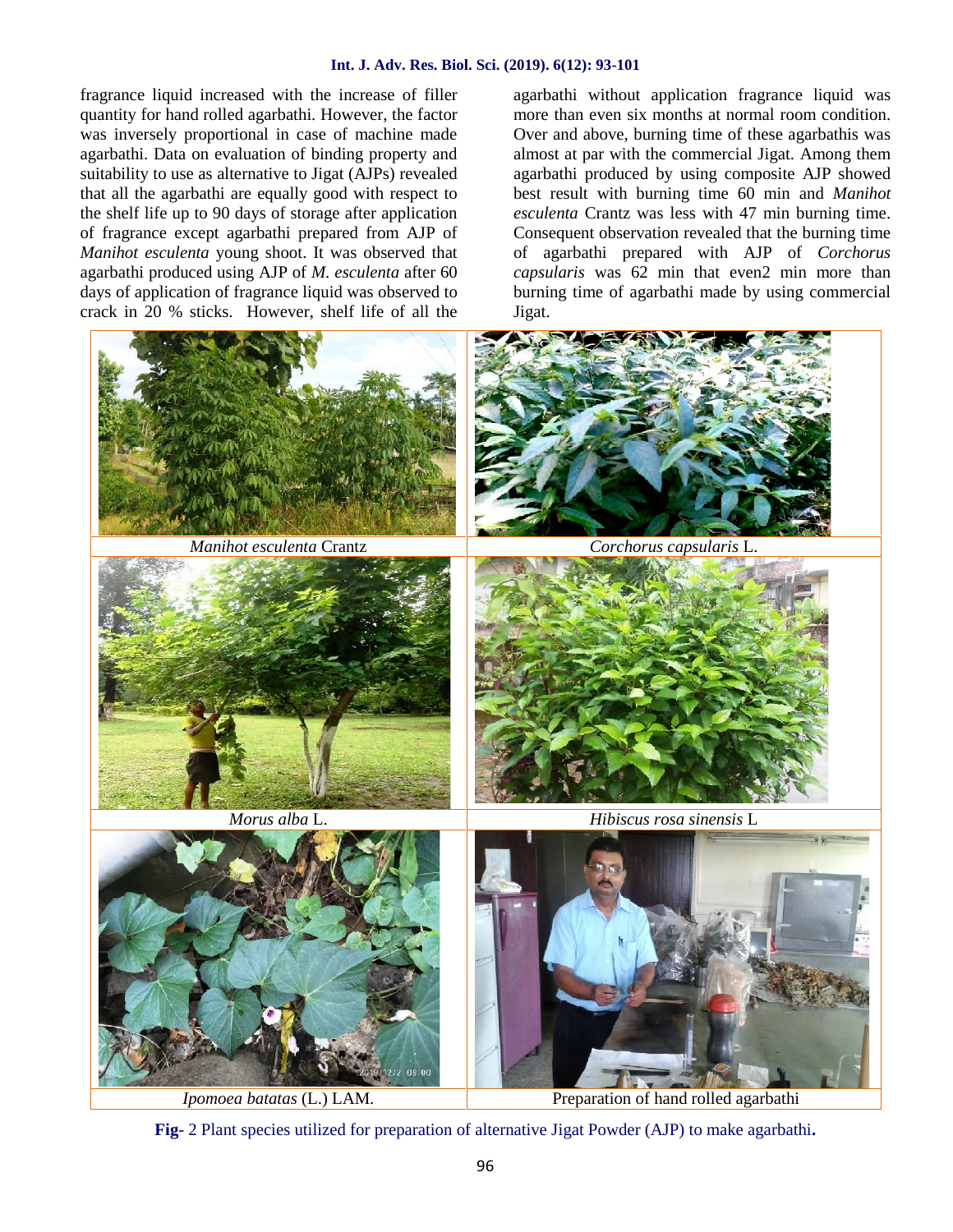

Sieving of grinded alternative Jigat powder (AJP) Making of Agarbathi using machine Prepared agarbathis with filler & Prepared hand rolled agarbathis AJP Prepared machine made agarbathis Prepared from AJP of *H. rosa sinensis* Prepared from AJP of *Morus alba* Prepared from AJP of *Ipomoea batatas* Prepared from AJP of *C. capsularis* Prepared from AJP of *M. esculenta* Prepared from AJP of*Commercial Jigat*

Fig -3 Agarbathis prepared from AJPs of five plant species along with a few moments of processing and making of agarbathi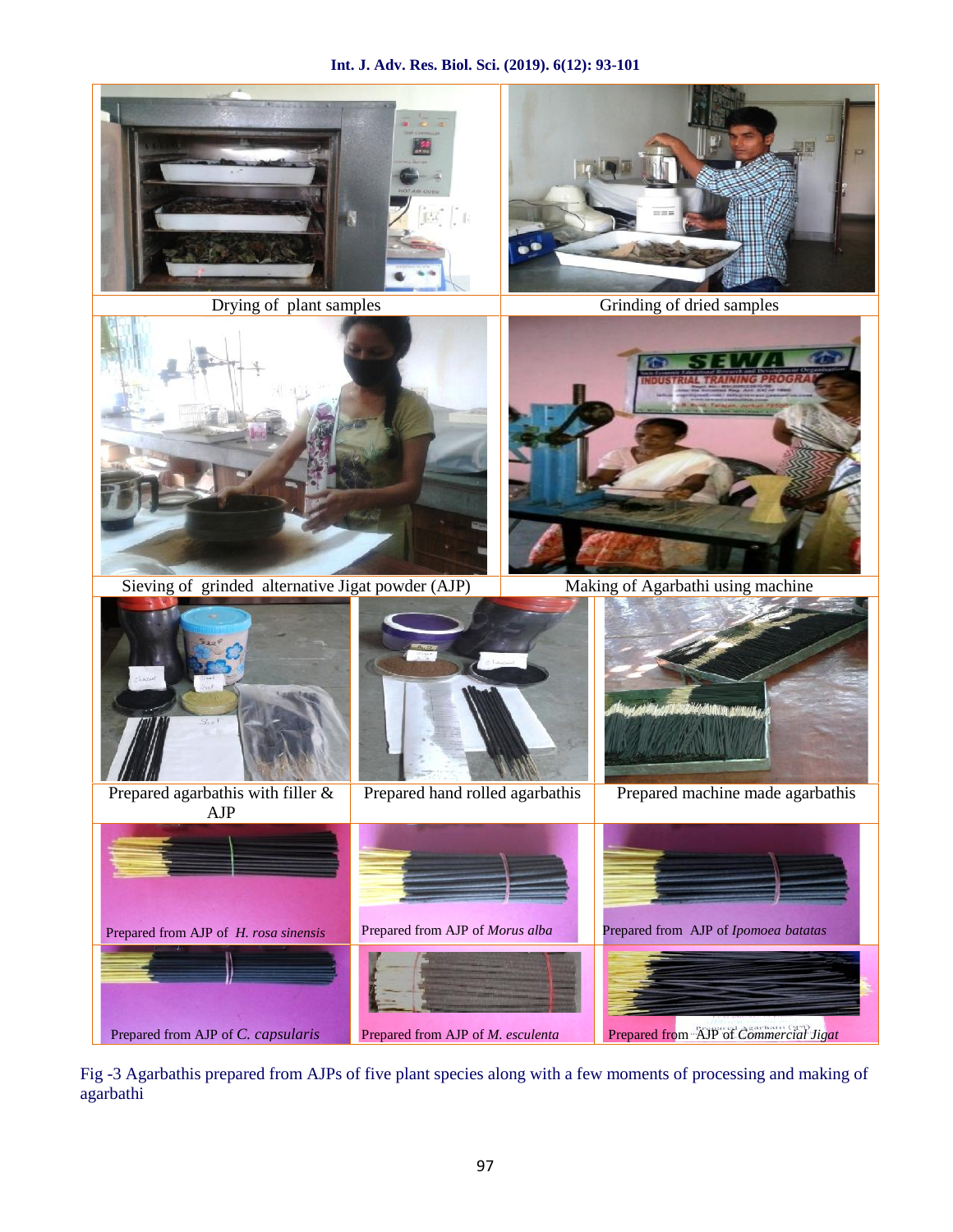#### **Int. J. Adv. Res. Biol. Sci. (2019). 6(12): 93-101**

|                          | <b>Parameters studied</b> |                                              |                 |                                        |        |                             |  |  |  |  |
|--------------------------|---------------------------|----------------------------------------------|-----------------|----------------------------------------|--------|-----------------------------|--|--|--|--|
| <b>Name</b>              | Best ratio (AJP: filler)  | Uniformity & Texture                         | Burning ability | Sensory score<br>$(1-10)$ burning odor |        | Quantity of Aromatic liquid |  |  |  |  |
|                          |                           | of Agarbathi                                 |                 | Before*                                | After* | absorbed (ml/stick)         |  |  |  |  |
|                          | 1:3 for hand rolled       | Best & Smooth <sup>+++</sup>                 | Uniformly burnt | 10                                     | 10     | 0.32                        |  |  |  |  |
| Commercial Jigat (CJ)    | 1:4 for Machine           | Best & Smooth <sup>+++</sup>                 | Uniformly burnt | 10<br>10                               |        | 0.25                        |  |  |  |  |
| Hibiscus rosa sinensis L | 1:3 for hand rolled       | Good $& \text{Smooth}^+$                     | Uniformly burnt | 7                                      | 7      | 0.46                        |  |  |  |  |
|                          | 1:4 for Machine           | Best & Smooth <sup>***</sup>                 | Uniformly burnt | 7                                      | 7      | 0.42                        |  |  |  |  |
|                          | 1:3 for hand rolled       | Best & Smooth <sup>+</sup>                   | Uniformly burnt | 10                                     | 10     | 0.63                        |  |  |  |  |
| Ipomoea batatas (L) Lam  | 1:4 for Machine           | Best $& \text{Smooth}^{++}$                  | Uniformly burnt | 10                                     | 10     | 0.32                        |  |  |  |  |
|                          | 1:3 for hand rolled       | Good $& \text{Smooth}^+$                     | Uniformly burnt | 10                                     | 10     | 0.63                        |  |  |  |  |
| Manihot esculenta Crantz | 1:4 for Machine           | Good $& \text{Smooth}^{++}$                  | Uniformly burnt | 10                                     | 10     | 0.39                        |  |  |  |  |
| Corchorus capsularis L   | 1:3 for hand rolled       | Best & Smooth <sup>++</sup>                  | Uniformly burnt | 9                                      | 9      | 0.31                        |  |  |  |  |
|                          | 1:4 for Machine           | Best & Smooth <sup>***</sup>                 | Uniformly burnt | 9                                      | 9      | 0.35                        |  |  |  |  |
| Morus alba L             | 1:3 for hand rolled       | Good $& \text{Smooth}^{++}$                  | Uniformly burnt | 10                                     | 10     | 0.36                        |  |  |  |  |
|                          | 1:4 for Machine           | Good $& \text{Smooth}^{++}$                  | Uniformly burnt | 10                                     | 10     | 0.33                        |  |  |  |  |
|                          | 1:3 for hand rolled       | Best & Smooth <sup>++</sup>                  | Uniformly burnt | 10                                     | 10     | 0.49                        |  |  |  |  |
| Composite sample         | 1:4 for Machine           | Best & Smooth <sup><math>^{***}</math></sup> | Uniformly burnt | 10                                     | 10     | 0.34                        |  |  |  |  |

## Table 1 Parameter studies before and application of fragrance to the best ratio of alternative to Jigat Powder (AJP) for evaluation of suitability

\*Application of fragrance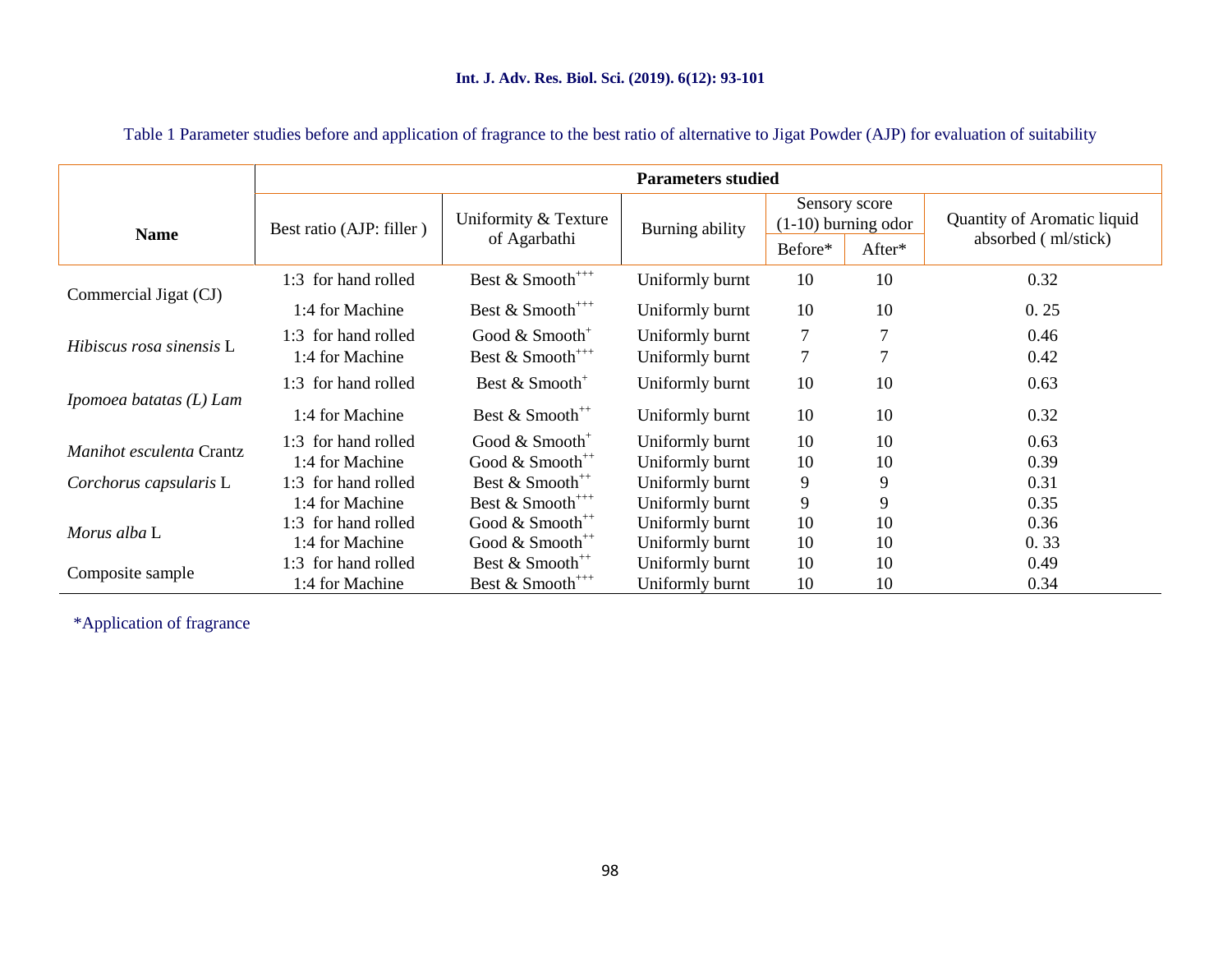## **Int. J. Adv. Res. Biol. Sci. (2019). 6(12): 93-101**

| <b>Name</b>      | <b>Observation</b> | <b>Parameters studied</b> |                                             |                                                |                                 |                                             |                                            |                                         |                                           |  |
|------------------|--------------------|---------------------------|---------------------------------------------|------------------------------------------------|---------------------------------|---------------------------------------------|--------------------------------------------|-----------------------------------------|-------------------------------------------|--|
|                  |                    | <b>Binding</b><br>Quality | <b>Agarbath</b><br><i>i</i> Texture<br>(% ) | <b>Burning</b><br>ability<br>(after<br>drying) | <b>Burning</b><br>time<br>(Min) | <b>Moisture</b><br>absorption<br>in storage | Loss of<br><b>Stickiness</b><br>in storage | Changes /<br><b>Microbial</b><br>growth | <b>Transporting</b><br><b>Suitability</b> |  |
| Commercial Jigat | 30 days            | best                      | smooth                                      | consistent                                     | 60                              | N <sub>o</sub>                              | No                                         | N <sub>o</sub>                          | Suitable                                  |  |
| (CJ)             | 60 days            | best                      | smooth                                      | consistent                                     | 58                              | N <sub>o</sub>                              | No                                         | N <sub>o</sub>                          |                                           |  |
|                  | 90 days            | best                      | smooth                                      | consistent                                     | 52                              | N <sub>o</sub>                              | N <sub>0</sub>                             | No                                      |                                           |  |
| Hibiscus rosa    | 30 days            | best                      | smooth                                      | consistent                                     | 59                              | No                                          | No                                         | No                                      |                                           |  |
| sinensis L       | 60 days            | intact                    | intact                                      | consistent                                     | 49                              | No                                          | No                                         | No                                      | Suitable                                  |  |
|                  | 90 days            | intact                    | intact                                      | consistent                                     | 50                              | No                                          | N <sub>o</sub>                             | N <sub>o</sub>                          |                                           |  |
| Ipomoea batatas  | 30 days            | Good                      | Smooth                                      | consistent                                     | 47                              | No                                          | N <sub>o</sub>                             | N <sub>o</sub>                          | Suitable                                  |  |
| $(L)$ Lam        | 60 days            | intact                    | intact                                      | consistent                                     | 49                              | No                                          | N <sub>o</sub>                             | N <sub>o</sub>                          |                                           |  |
|                  | 90 days            | intact                    | intact                                      | consistent                                     | 49                              | No                                          | N <sub>o</sub>                             | N <sub>0</sub>                          |                                           |  |
| Manihot          | 30 days            | Good                      | Smooth                                      | consistent                                     | 46                              | No                                          | N <sub>o</sub>                             | No                                      | Suitable                                  |  |
| esculenta Crantz | 60 days            | intact                    | intact                                      | consistent                                     | 47                              | N <sub>o</sub>                              | N <sub>o</sub>                             | N <sub>0</sub>                          |                                           |  |
|                  | 90 days            | intact                    | intact                                      | consistent                                     | 47                              | N <sub>o</sub>                              |                                            | No                                      |                                           |  |
| Corchorus        | 30 days            | Good                      | Smooth                                      | consistent                                     | 60                              | No                                          | N <sub>o</sub>                             | No                                      |                                           |  |
| capsularis L     | 60 days            | intact                    | intact                                      | consistent                                     | 60                              | No                                          | No                                         | N <sub>0</sub>                          |                                           |  |
|                  | 90 days            | intact                    | intact                                      | consistent                                     | 62                              | No                                          | N <sub>o</sub>                             | No                                      | Suitable                                  |  |
| Morus alba L.    | 30 days            | Good                      | Smooth                                      | consistent                                     | 58                              | No                                          | No                                         | No                                      |                                           |  |
|                  | 60 days            | intact                    | intact                                      | consistent                                     | 55                              | N <sub>0</sub>                              | No                                         | N <sub>o</sub>                          | Suitable                                  |  |
|                  | 90 days            | intact                    | intact                                      | consistent                                     | 50                              | N <sub>0</sub>                              | No                                         | N <sub>0</sub>                          |                                           |  |
| Composite        | 30 days            | Good                      | Smooth                                      | consistent                                     | 58                              | No                                          | No                                         | No                                      |                                           |  |
| sample           | 60 days            | intact                    | intact                                      | consistent                                     | 60                              | N <sub>0</sub>                              | N <sub>o</sub>                             | N <sub>0</sub>                          | Suitable                                  |  |
|                  | 90 days            | intact                    | intact                                      | consistent                                     | 60                              | N <sub>0</sub>                              | No                                         | N <sub>o</sub>                          |                                           |  |

## **Table 2** Evaluation of binding property and suitability to use as alternative Jigat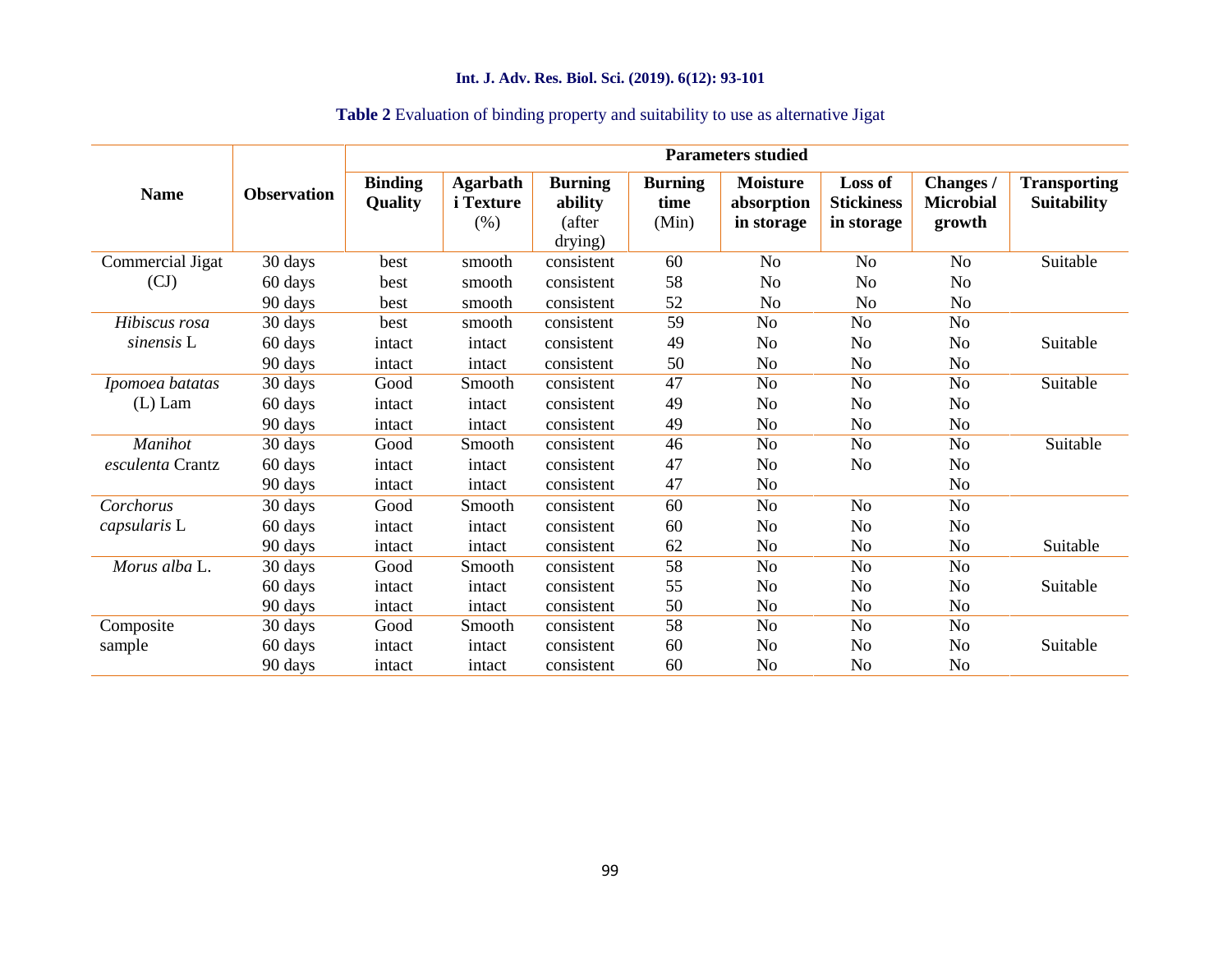## **Conclusion**

The smog and Carbon monoxide produce during burning by the agarbathi due to use these AJPs were not able determined due to lack of handy instruments and technique. Determination of these two parameters is now considered quite important in perspective of global warming and climate change. However, from the above observances and finding it can be concluded that all these plant species can contribute quality product to substitute the Jigat and thus can eliminate the increasing pressure of the plant species such as *Machilus macarantha,* L*. glutinosa* etc*.* More importantly plant species like *Hibiscus rosa sinensis*, *Manihot esculenta* and *Morus alba* can be propagated and grown easily from tip cuttings and branch cutting etc in addition to conventional seed propagation. The roots and tubers of *Manihot esculenta* and *Ipomoea batatas* are important source of not only food but also biodiesel ethanol. *Corchorus capsularis* is widely cultivated in Indian alluvium soils for extraction of jute. All the 5 plant species are grown well in Indian climatic and adaphic condition which gives more weight on their applicability for substituting Jigat. Many a times these residual parts while crops are harvested remain unused. Therefore this piece of work benefited the farmers for enhancement of livelihood with value addition

## **Acknowledgments**

Authors are thankful to Director General, Indian Council of Forestry Research and Education, Dehradun for his financial assistance to conduct the work. Authors are also thankful to Director, Rain Forest Research Institute for timely permission and guidance for successful completion of this work.

## **References**

- Anjaria, J., Parabia, M. and Dwivedi, S. 2002. *Ethnovet Heritage–Indian Ethnoveterinary Medicine an Overview.* Pathik Enterprise, Ahmedabad, India, 1st ed., p. 382
- Hazarika, P., Dutta, N. B., Biswas, S.C., Dutta R.C. & Jayaraj. R.S.C. 2018. Status of Agarbatti Industry in India with special reference to Northeast. Int. J. Adv. Res. Biol. Sci. **5**(1): 173-186. DOI: http://dx.doi.org/10.22192/ijarbs.2018.05.01.024

Incense in India. https://wikivisually.com › wiki › Incense\_in\_India

- Joseph Ikwebe & Harvey, A. P. 2017. Fuel ethanol production from cassava (*Manihot esculenta* Crantz) in an oscillatory baffled reactor, Biofuels:1-7 DOI: 10.1080/17597269. 2017. 1370886
- Katayama, H., Takano, R. and Sugimura, Y. 2008. Localization of mucilaginous polysaccharides in mulberry leaves, *Protoplasma* **233**: 157–163; DOI 10.1007/s00709-008-0299-6
- Lemenih, M., Abebe, T., & Olsson, M. 2004. Gum and resin resources from some Acacia, Boswellia and Commiphora species and their economic contributions in Liban, south-east Ethiopia. Biology, DOI:10.1016/SO140-1963(03)00003-X
- Murugesan, K., Ravi kumar, G., Jain, S.H., Mohan, S. and Smitha G. Nair 2011. Wood exudates: an overview on aromatic gums and resins J Indian Acad Wood Sci ,8(2) 72–75.

https://doi.org/10.1007/s13196-012-0046-7

- Olivier Y. A., Sidibé, D., Kouakou, P., Deigna- Mockey, V., Konan, Y. N., Coulibaly, A. and Biego, H. G. 2017. Characterization of the Mucilages of Four Food Plants, *Abelmoschus esculentus*, *Beilschmiedia mannii*, *Corchorus olitorius*, and *Irvingia gabonensis*, from Côte d'lvoire. *Biotechnology Journal International* **19**(2): 1-10, http://www.sciencedomain.org/review history/20435
- Parmeshwarappa, S. 1992. Agarbathi Industry in Karnataka: Some Thoughts on Raw Materials, My Forest, **28** (2): 143-146.
- Prasad Ram and Bhatnagar, P. 1991. Socio-economic Potential of Minor Forest Produce in Madhya Pradesh, State Forest Research Institute, Bulletin No.26, Jabalpur.
- PTI,2019. Govt. puts restrictions on imports of agarbathi, Press Trust of India, Aug 31, 2019, 05.03 PM IST

https://economictimes.indiatimes.com/news/econo my/foreign-trade

- Putri, L. S. E., Nasrulloh and Haris A. 2012. Bioethanol Production From Sweet Potato Using Combination of Acid and Enzymatic Hydrolysis *Applied Mechanics and Materials* 110-116 :1767- 1772, doi:10.4028/www.scientific.net/AMM.110- 116.1767
- Ross, I. A., 1999. *Medicinal Plants of the World— Chemical Constituents, Traditional and Modern Medicine Uses*. Humana Press. Totowa, NJ p.155‐163.